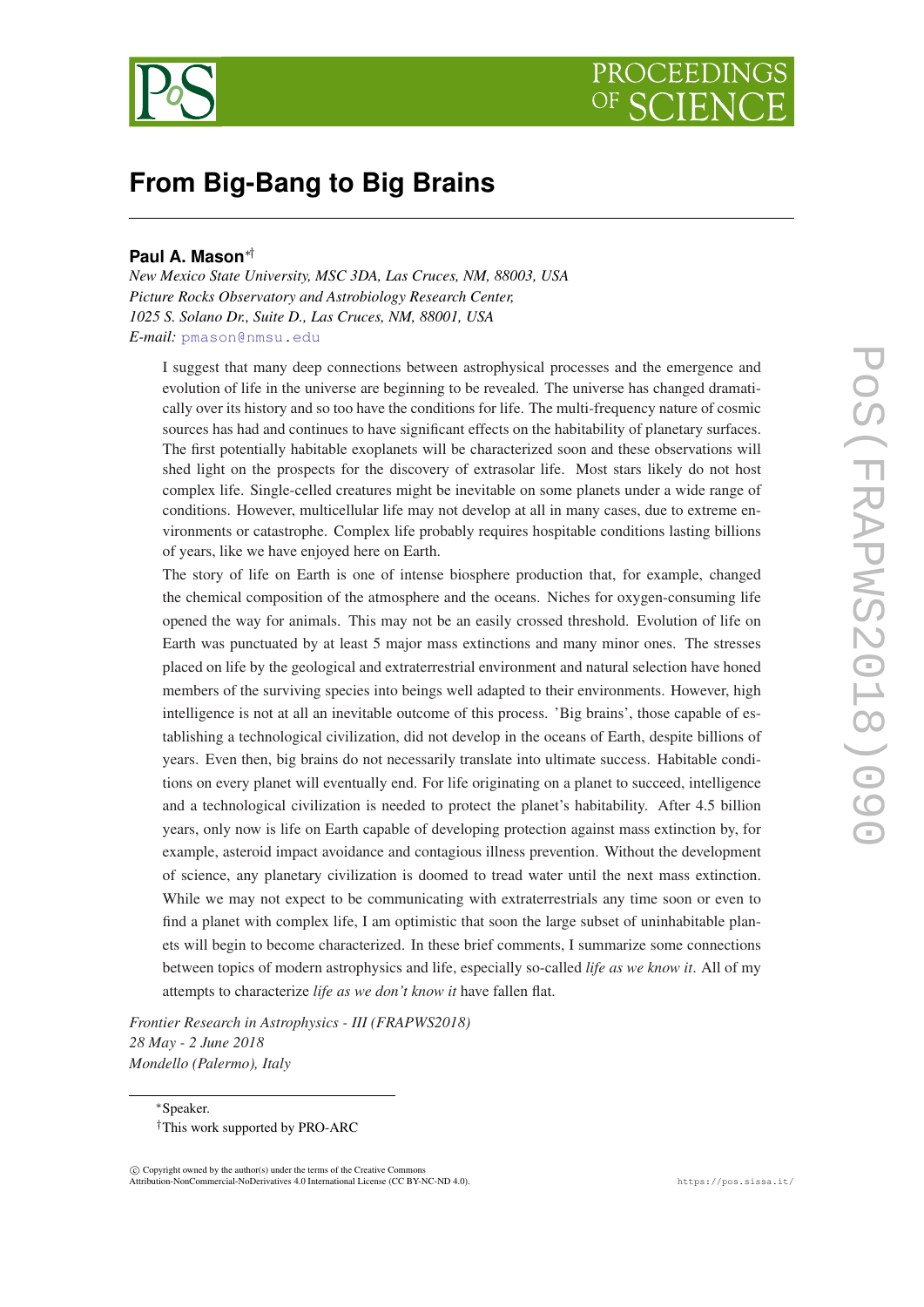The universe is old but not infinitely so. Now, we can say with some certainty that life was not possible anywhere in the universe for a significant fraction of its history. In fact, there is a deep connection between cosmology, astrophysics, and life. When considering the processes that have clearly enabled life in the universe, especially to the development of big brains, all the tools of all the sciences must be employed. I briefly examine a few results here.

# 1. The Emergence of Structure

The development of the large scale structure of the universe is modeled as random fluctuations visible in maps of the Cosmic Microwave Background Radiation [1]. These fluctuations in temperature and density allowed concentrations of dark matter to form, grow, and become a network of matter stretching across the universe. In Figure 1, The Millennium Simulation predicts a piece of the large scale structure at modern times. This network connects the rich dense clusters of galaxies at nexus points of a vast web to the medium sized galaxy clusters through arteries. In the real universe, the center of the Virgo Supercluster is the "great attractor" dominating the gravitational potential of the local clusters of galaxies. The cosmic web ultimately stretches out to small clusters like the Local Group and out to the lower density regions of the cosmos. Figure 1 also illustrates the large scale distribution of life in the universe [2].



Figure 1: The Millennium Simulation of the large scale structure of the universe. Credit: The Virgo consortium, German Astrophysical Virtual Observatory

The universe is a violent and dangerous place. Mason and Biermann [2] suggest that the densest regions of galaxy clusters remain uninhabited by complex life as the result of extreme conditions from AGN activity, galaxy mergers, as well as high star formation, gamma-ray burst,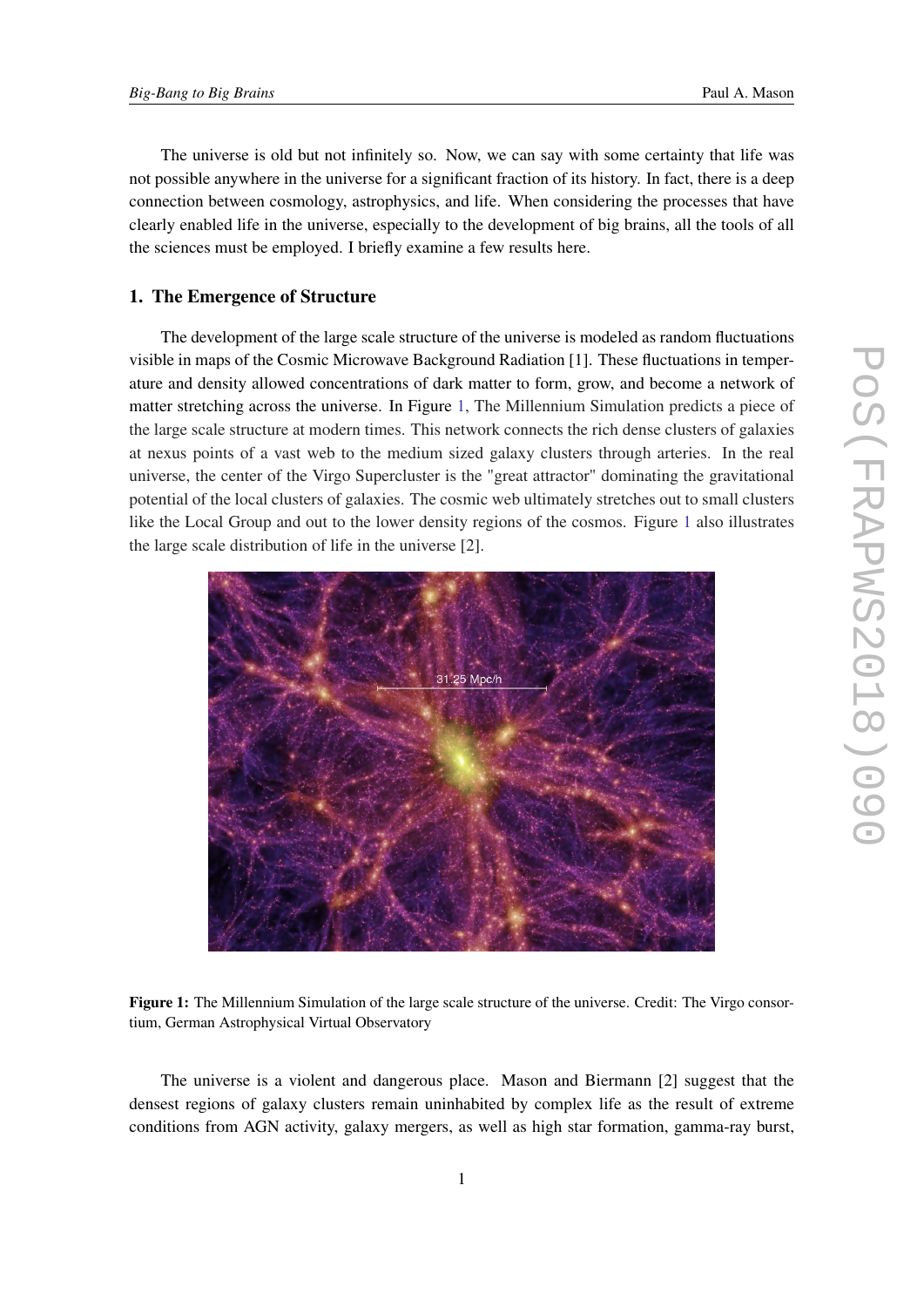<span id="page-2-0"></span>and supernova rates. Low density regions containing low metallicity dwarf galaxies are also likely uninhabited. This concept is generalized as the Super-Galactic Habitable Zone [2].

## 2. The Elements for Life

The path from elementary particles through Big-Bang nucleosynthesis to the formation of galaxies, stars, simple molecules, and their incorporation into planets is a long and complex one. The first stars in the universe did not offer the first habitable environments around them. They did however fuse the first elements for life. The modern quest for life follows the mantra of astrobiology, namely to *follow the water.* Simple molecules may develop into organic molecules in suitable environments, from molecular clouds to protoplanetary disks. Critical to the emergence of life is the process of planet formation and details concerning the retention and delivery of water are key to the formation of a potentially habitable planet. Stars forming early in the life of a galaxy likely do not have enough, or the right kind, of elements. As far as we know, life sustaining planets need to form with significant quantities of iron, silicates, carbon, nitrogen, oxygen, and so on. Even radioactive elements benefit complex life because radioactivity maintains and prolongs the geologic lifetime of a planet. A planet with significantly less core radioactivity than Earth would loose the thermal gradient currently driving plate tectonics which is vital for the life-sustaining carbon-silicate cycle.

|                 | The Origin of the Solar System Elements |                                    |                 |                            |          |          |                             |          |          |          |          |                     |          |                 |                 |          |                      |
|-----------------|-----------------------------------------|------------------------------------|-----------------|----------------------------|----------|----------|-----------------------------|----------|----------|----------|----------|---------------------|----------|-----------------|-----------------|----------|----------------------|
| н               |                                         |                                    | big bang fusion |                            |          |          | $-84$<br>cosmic ray fission |          |          |          |          |                     |          |                 |                 |          | $\overline{2}$<br>He |
| Li              | $\overline{4}$<br>Be                    | <b>MW</b><br>merging neutron stars |                 |                            |          |          | exploding massive stars of  |          |          |          |          | 5<br>B              | 6<br>Ċ   | N               | 8<br>Ō          | 9<br>F   | 10<br><b>Ne</b>      |
| Na              | 12<br>Ma                                | dying low mass stars<br>O          |                 |                            |          |          | exploding white dwarfs      |          |          |          |          | 13<br>AI            | 14<br>Si | 15<br>Þ         | 16<br>S         | 17<br>CI | 18<br>Ar             |
| 19              | 20<br>Ca                                | 21<br><b>Sc</b>                    | 22<br>Ti        | 23                         | 24<br>Cr | 25<br>Mn | 26<br>Fe                    | Co       | 28<br>Ni | 29<br>Cu | 30<br>Zn | 31<br>Ga            | 32<br>Ge | 33<br>As        | 34<br><b>Se</b> | 35<br>Br | 36<br>Кr             |
| 37<br><b>Rb</b> | 38<br>Sr                                | 39<br>Y                            | 40<br>Zr        | 41<br><b>N<sub>b</sub></b> | 42<br>Mo | 43<br>Tc | 44<br>Ru                    | 45<br>Rh | 46<br>Pd | 47<br>Ag | 48<br>Cd | 49<br>$\mathsf{In}$ | 50<br>Sn | 51<br><b>Sb</b> | 52<br>Te        | 53       | 54<br>Xe             |
| 55<br>Cs        | 56<br>Ba                                |                                    | 72<br>Hf        | 73<br>Ta                   | 74<br>W  | 75<br>Re | 76<br>Os                    | 77<br>Ir | 78<br>Pt | 79<br>Au | 80<br>Hg | 81<br>TI            | 82<br>Pb | 83<br>Bi        | 84<br>Po        | 85<br>At | 86<br><b>Rn</b>      |
| 87<br>Er        | 88<br>Ra                                |                                    |                 |                            |          |          |                             |          |          |          |          |                     |          |                 |                 |          |                      |
|                 |                                         |                                    | 57              | 58                         | 59       | 60       | 61                          | 62       | 63       | 64       | 65       | 66                  | 67       | 68              | 69              | 70       | 71                   |
|                 |                                         |                                    | La              | Ce                         | Pr       | Nd       | Pm                          | Sm       | Eu       | Gd       | Tb       | Dy                  | Ho       | Er              | Tm              | Yb       | Lu                   |
|                 |                                         |                                    | 89<br>Ac        | 90<br>Th                   | 91<br>Pa | 92<br>u  |                             |          |          |          |          |                     |          |                 |                 |          |                      |

Figure 2: The periodic table of the origin of the elements. The elements originate from a variety of sources, see legend, and the time scale for their productions varies significantly depending of the type of source. Credit: Jennifer Johnson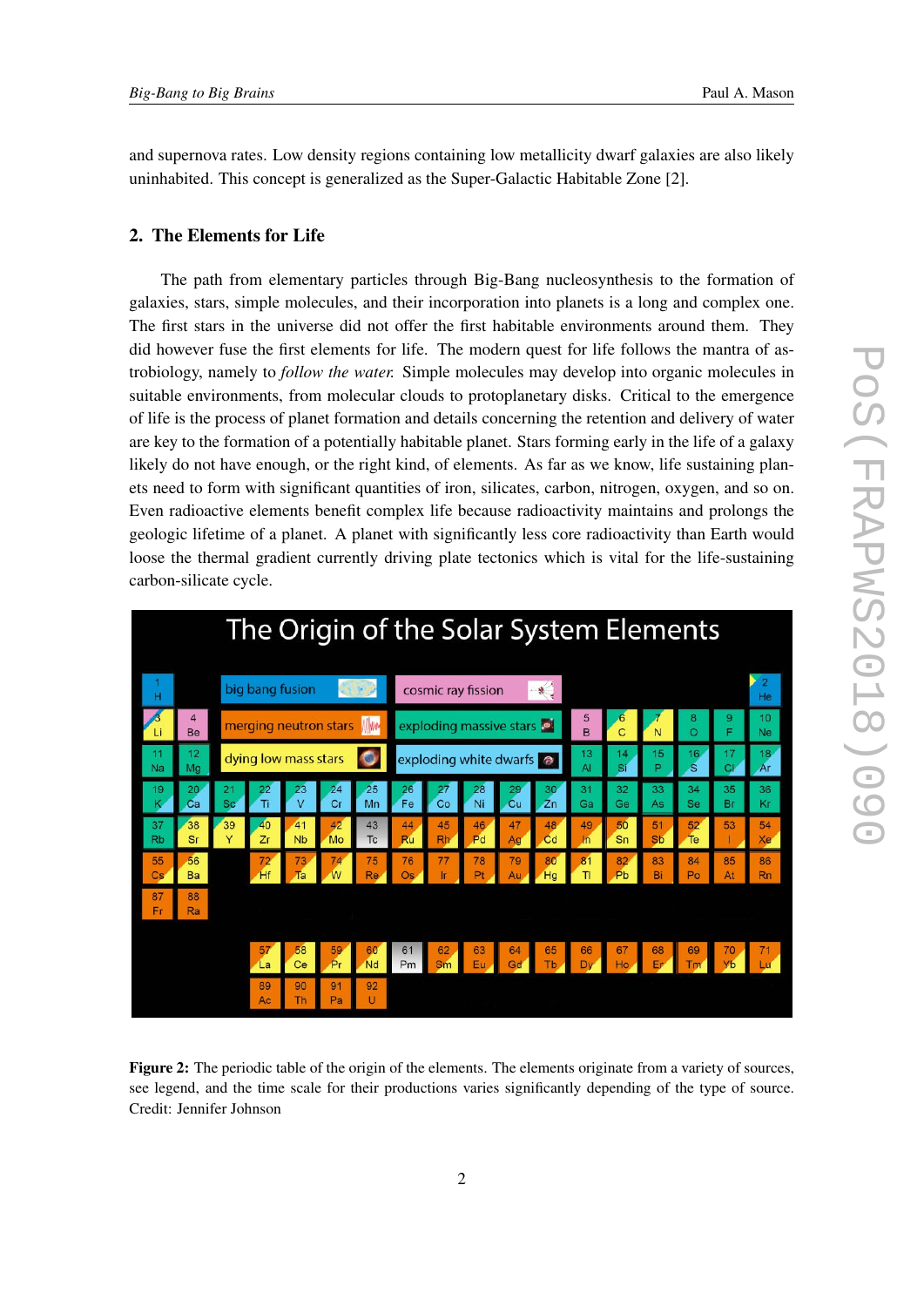Several different processes contribute to the enhancement of heavy element abundances in the universe. These include cosmic-ray spallation, normal stellar evolution, supernovae explosions, and compact star mergers. The origin of individual elements is summarized in the periodic table shown in Figure [2.](#page-2-0) Stars that formed later in the history of the Galaxy, like the Sun, have more elements to build suitable planets. One can see that the elements originate from a variety of sources. The time scales for element production differ significantly. For example, oxygen may be built up early since it originates mainly from short lived high mass stars, while most of the carbon comes from low mass star evolution. Low mass stars are very plentiful, but billions of years are needed for those stars to become dying giants, releasing carbon and nitrogen into the interstellar medium by wind ejection. So, early in the chemical evolution O/C would be large, while late, C/O would be large compared to today. These low mass stars will lock up elements in the form of a white dwarf, which, only if it explodes, supplies a critical element for building Earth-like planets, namely iron. In particular, planets with iron/nickel cores and silicate hydrated mantels can maintain plate tectonics. On Earth, radioactive decay of long-lived species like Th and U have allowed Earth's core to remain hot. These elements require neutron star mergers, likely very rare events. On the other hand, a planet formed out of an excess of Th and U might significantly compromise life. It is clear from Figure [2,](#page-2-0) that billions of years are required to build up sufficient quantities of life supporting elements. One key to life is the concentration of life's elements, in suitable proportions, in the disks of spiral galaxies. Supernovae in galactic disks are central to this process.

#### 2.1 A Central Role for Supernovae

Supernovae are responsible for the distribution of the elements formed by stars during the stellar lifetime. The supernova rate is related to the rate and process of star formation. High star formation rates likely stress potentially habitable planets due to high energy radiation, particle fluxes, and gamma-ray burst exposure. A Hubble Space Telescope image of the Crab Nebula supernova remnant is shown in Figure [3.](#page-4-0) Supernovae going off in the disk of the Milky Way forge some of the heaviest nuclei and provide a means for the distribution of the products of stellar evolution. Disk gravity slowly enhances elemental concentration in the disk.

Planets within the disks of spiral galaxies have less exposure to environmental hazards; especially intense particle fluxes and (low metallicity) gamma-ray bursts. Mason and Biermann [2] suggest that the Galactic magnetic disk wind produced by the steady occurrence of supernovae in the disk provides a magnetic protection akin to the heliosphere of the Sun. Galactic cosmic-rays are accelerated by local magnetic fields within supernova remnants [3,4], like the Crab Nebula shown in Figure [3](#page-4-0). While the heliosphere stops Galactic cosmic-rays from impacting Earth's atmosphere, the Galactic magnetic field deflects all but the highest energy extragalactic particles. Planetary surfaces not in the thin disk of a spiral galaxy do not benefit from the protection that the Milky Way disk provides Earth. Safe distance from the Galactic center provides additional protection from most Galactic high energy threats.

# 3. Habitats for Life

The emergence of life awaited the development of habitable environments. Life famously requires energy, water, and nutrients present in sufficient quantities to allow efficient chemical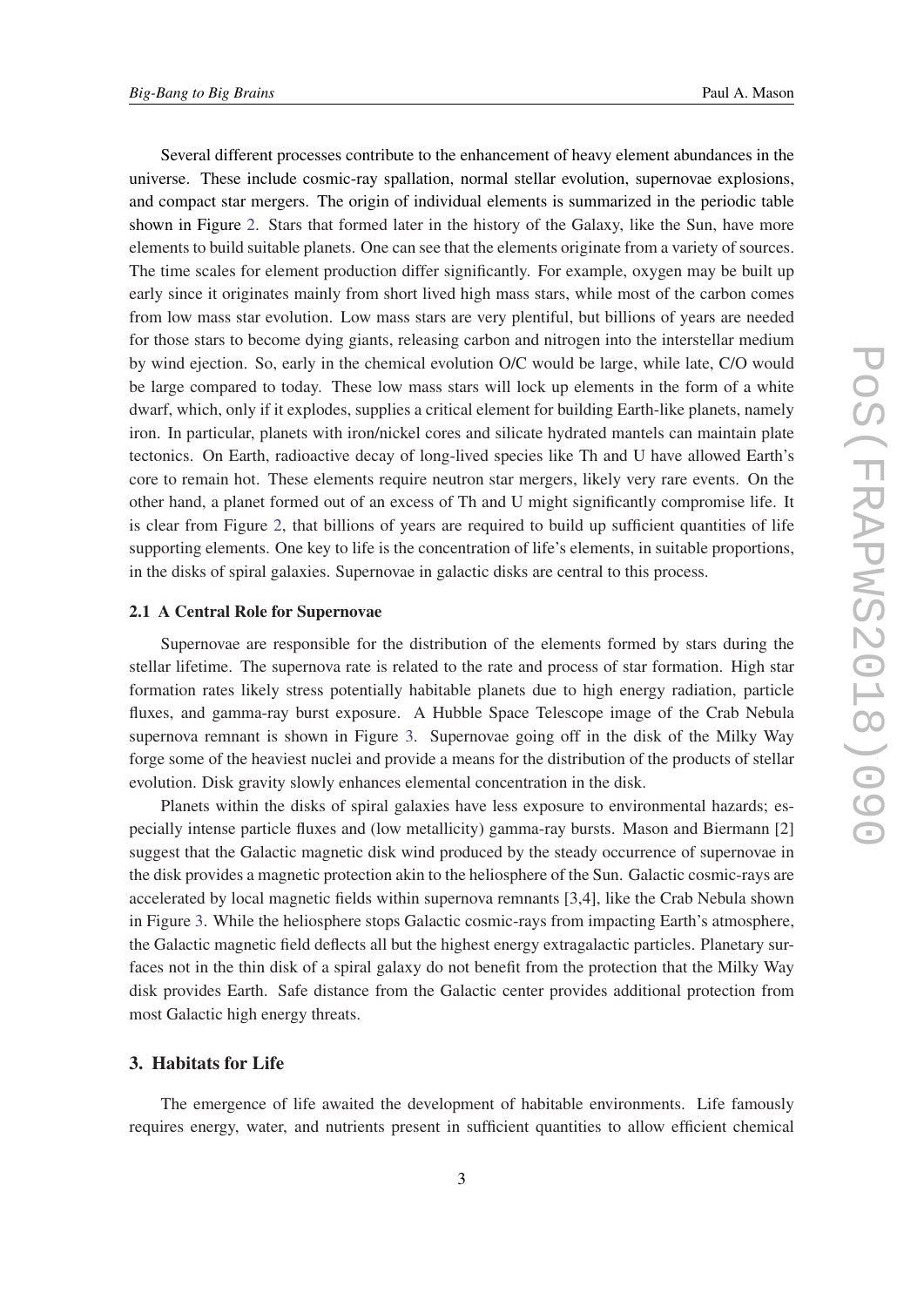<span id="page-4-0"></span>

Figure 3: The Crab Nebula supernova remnant Credit: NASA/HST

reactions, a key to organic chemistry and metabolism. The existence of a region surrounding a star, usually called the habitable zone, was introduced by Strughold [5], to define a range of distances for which liquid water on an Earth-like planet's surface is possible. The formation of a habitable planet is life's prerequisite. A potentially habitable planet might lose its water, like Mars and Venus, never have water in the first place, or even have too much water. The study of planetary formation environments are critical and the first results are here or on the horizon.

ALMA provided the confirmation, see Figure [4,](#page-5-0) of the general results from hundreds of years of planetary formation theory. Now we must consider that the planetary environment must survive the effects of its host star(s)' development. Low mass stars, M-types, have prolonged magnetic activity and thus they have habitable zones subject to bursts of XUV radiation and high particle fluxes [6]. On the other hand, stars with only a bit more mass than the Sun have lifetimes that are far shorter. If complex life generally needs billions of years to develop as on Earth, then complex life cannot be supported by main sequence stars that are about 20% more massive that the Sun. Solar type stars and lower mass K-types both have extended lifetimes and activity levels suitable for complex life. Because of the dangers in the central regions of galaxies and low metallicities in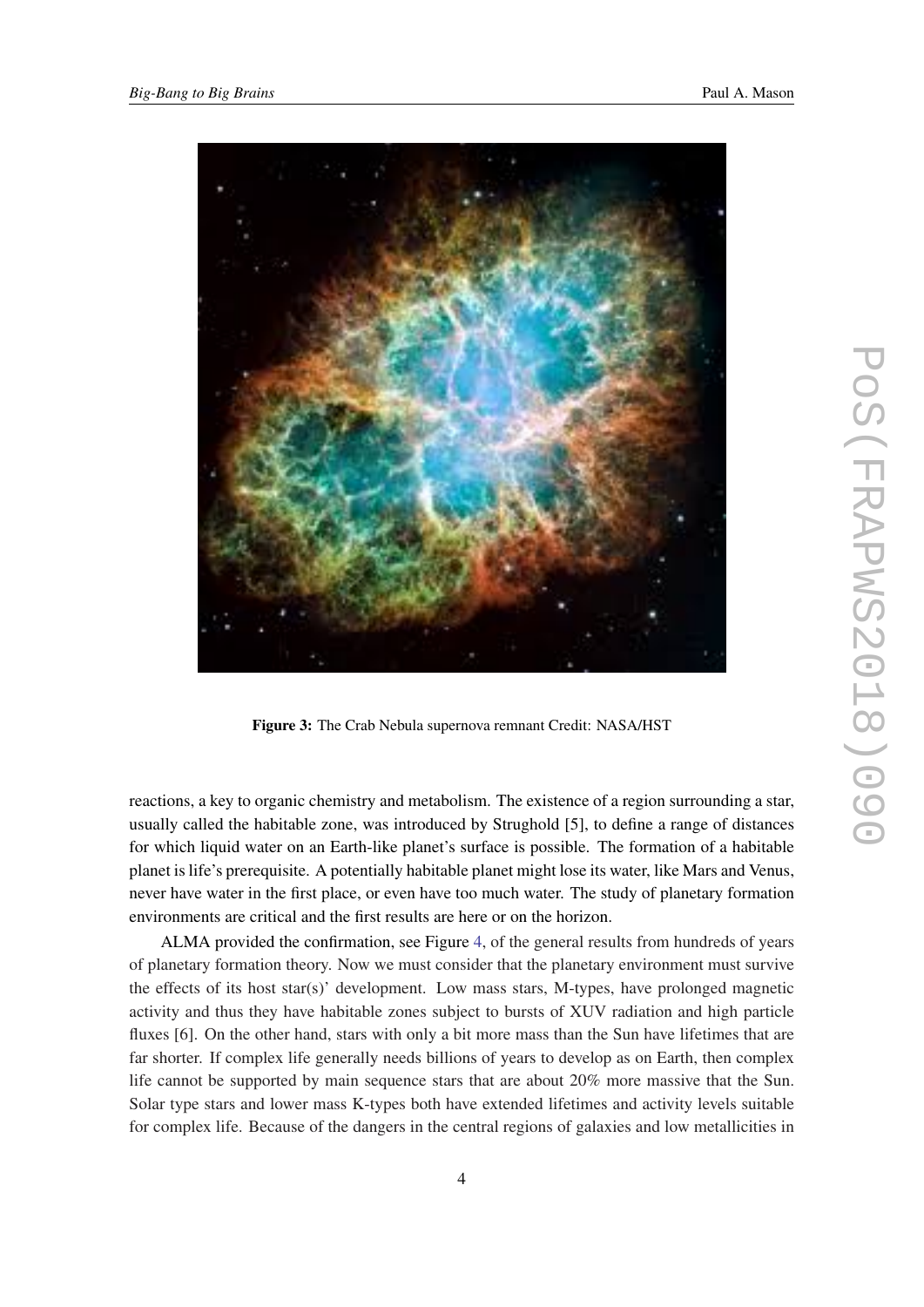<span id="page-5-0"></span>

Figure 4: A Planetary System in Formation - HL Tauri. The gaps in the disk are due to planets forming at those distances and their orbital resonances. Credit: ALMA, the Atacama Large Millimeter/submillimeter Array

the outskirts, the galactic habitable zone [6] and super-galactic habitable zone [2] concepts were introduced.

The surface of a habitable zone planet provides the starting point for life to flourish. However, many questions remain open. What makes a planet suitable beyond mere presence in the habitable zone? What could render a habitable planet uninhabitable? This is a question that might be better phrased as: "How much can an otherwise suitable planet withstand before becoming uninhabitable?" What type of star supports the most habitable planets? Within which galaxies is complex life possible? Can life be supported in a binary star system? To this later question: binaries probably host habitable planets. Mason et al. [7,8] suggest that tidal interaction between the stars in a moderately close binary will, in some cases, reduce harmful stellar activity thereby enhancing the habitability of some circumbinary planets. Future grand surveys guided by theory will suggest which stars in the Milky Way are the most likely to harbor complex life or perhaps even a technological civilization of big brains to comprehend it all.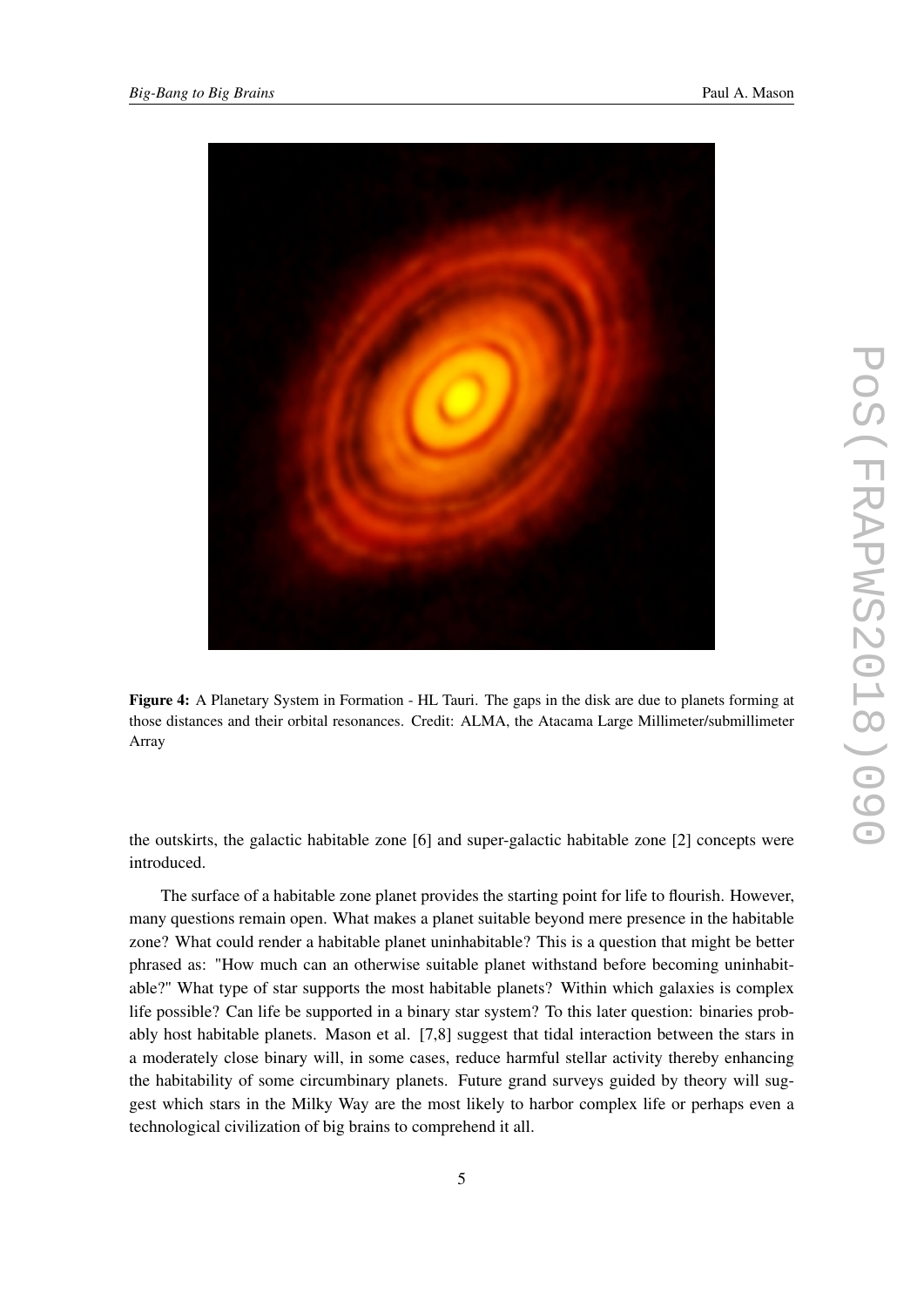

Figure 5: The universe becomes habitable for life in stages. Simple life became possible roughly 9 billion years ago and complex life emerged about 5 billion years ago and then only within the moderate density, Super-Galactic Habitable Zone [2]. Credit: Mason and Biermann (2017)

#### 4. Big Brains Are Not Inevitable

Knowing what circumstances promote or limit the habitability of a planet is only the beginning. We also would like to know, how likely is it that a forming planet will be habitable and once formed how likely is it to remain habitable long enough for complex life to evolve? A wide variety of cataclysms may render a planet uninhabitable. But then consider that the ancestors of every living being on Earth today, includes those that survived many local and global extinctions. Mass extinctions are a double-edged sword. On one side, mass extinctions will compromise life's development by eliminating many species. On the other, niches open up for the survivors and evolution may progress at a rapid pace afterward.

Life then must not only survive many mass extinctions, but it must be molded by catastrophe. What doesn't kill life makes it stronger and more resilient. Predator-prey relationships developed on all scales as kind of a law of mutual evolution. Some of the largest brains in the animal kingdom developed due to this evolutionary force. Brains forged in this manner are highly specialized for particular skills, like agility, or hunting in groups. So, the vast majority of the many lineages